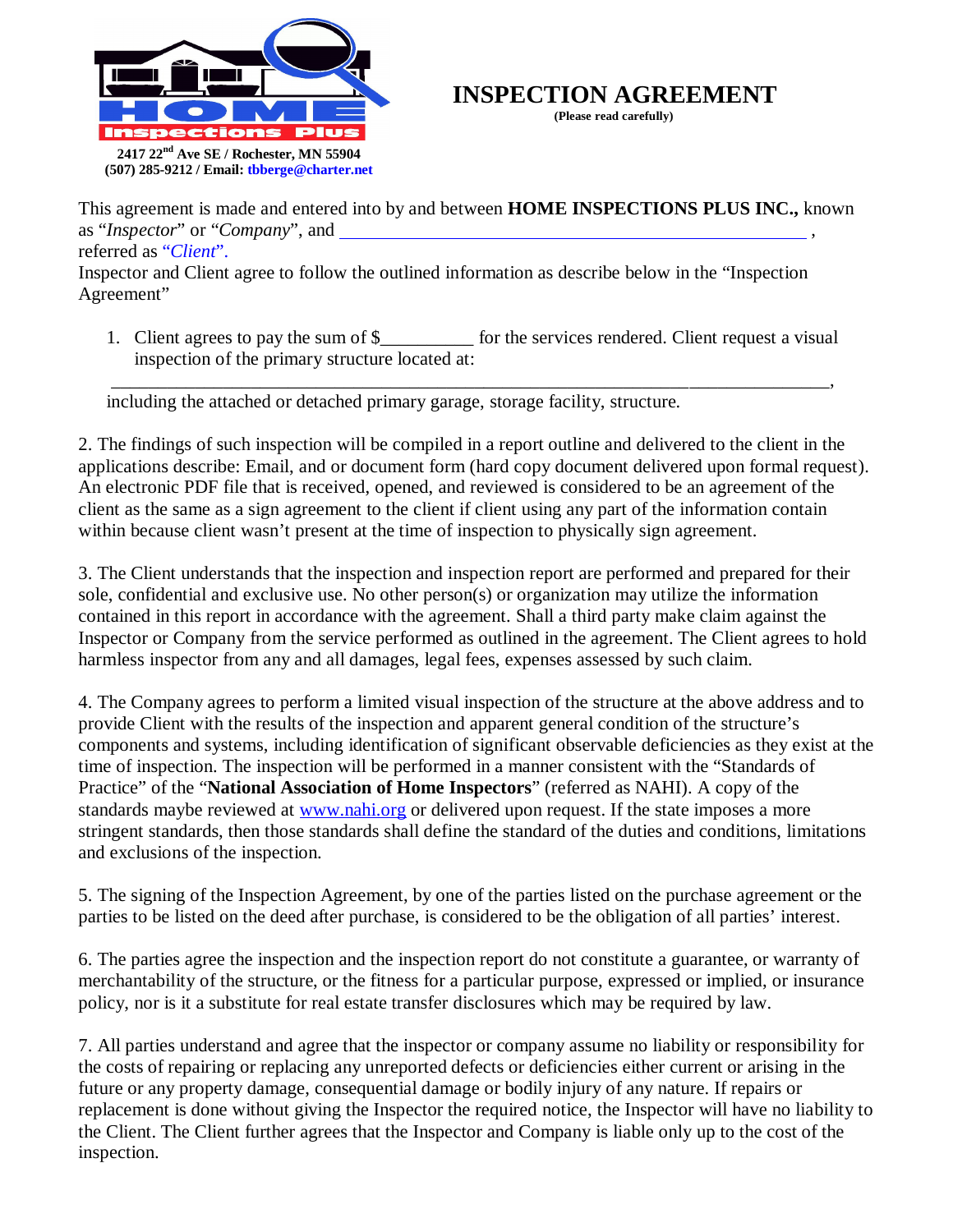Client has read this entire agreement front and reverse side, represents the entire agreement between the parties and there are no other agreements either written or oral between them. This Agreement shall be amended only by written agreement signed by both parties. This agreement shall be construed and enforced in the accordance with the law of the **State of Minnesota**, and if the states laws or regulations are more stringent than the agreement, the state law or rule shall govern.

| Date $\_\_\_\_\_\_\_\_\_\_\_\_\_\_\_\_\_\_\_\_\_\_\_\_\_\_\_\_\_\_\_\_$ Time $\_\_\_\_\_\_\_\_\_\_\_\_\_$ |  |
|-----------------------------------------------------------------------------------------------------------|--|
|                                                                                                           |  |
| Buyer/Seller Present: ______________                                                                      |  |
|                                                                                                           |  |
| Review ________ Yes _________ No ______                                                                   |  |
|                                                                                                           |  |
|                                                                                                           |  |
| Agent present: Yes ______ No ______                                                                       |  |
|                                                                                                           |  |
|                                                                                                           |  |
| $Inspection # \_$                                                                                         |  |
| Client agrees to release to seller/Buyer/Realtors Yes ____ No ____                                        |  |
| Payment rec'd ____ Billed ____ Date rec'd ____                                                            |  |

## **SEE REVERSE SIDE FOR ADDITIONAL TERMS, CONDITIONS AND LIMITATIONS**

Additional Terms, Conditions, and Limitations

8. Systems, components, and conditions that are not in the scope of the building inspection but are not limited to environmental hazards such as; lead paint, asbestos, radon, mold, fungi, radon, formaldehyde, or any other related environmental hazards; pest intrusion or infestation. Fire alarms and prevention system, Security alarms and video systems, house hold appliances, humidifiers, wall, ceiling, floor & window treatments, exercise and recreational equipment or facilities; underground storage tanks, energy efficiency measurements, concealed or private secured systems ; water wells, heating system accessories; solar heating systems; heat exchangers; irrigation systems, water softeners; central vacuum systems, phone systems, dish, antenna & cable TV systems, intercom, central sound systems, lighting accessories, trees-plants wild or landscape. Codes, city-state-federal stature, ordinances, and manufacture specifications or recalls, Exterior simulated materials, stone, brick, and EFIS. Client(s) understand all references of conditions, items, are for information purpose only, and are exempted from the inspection and do not represent and inspection.